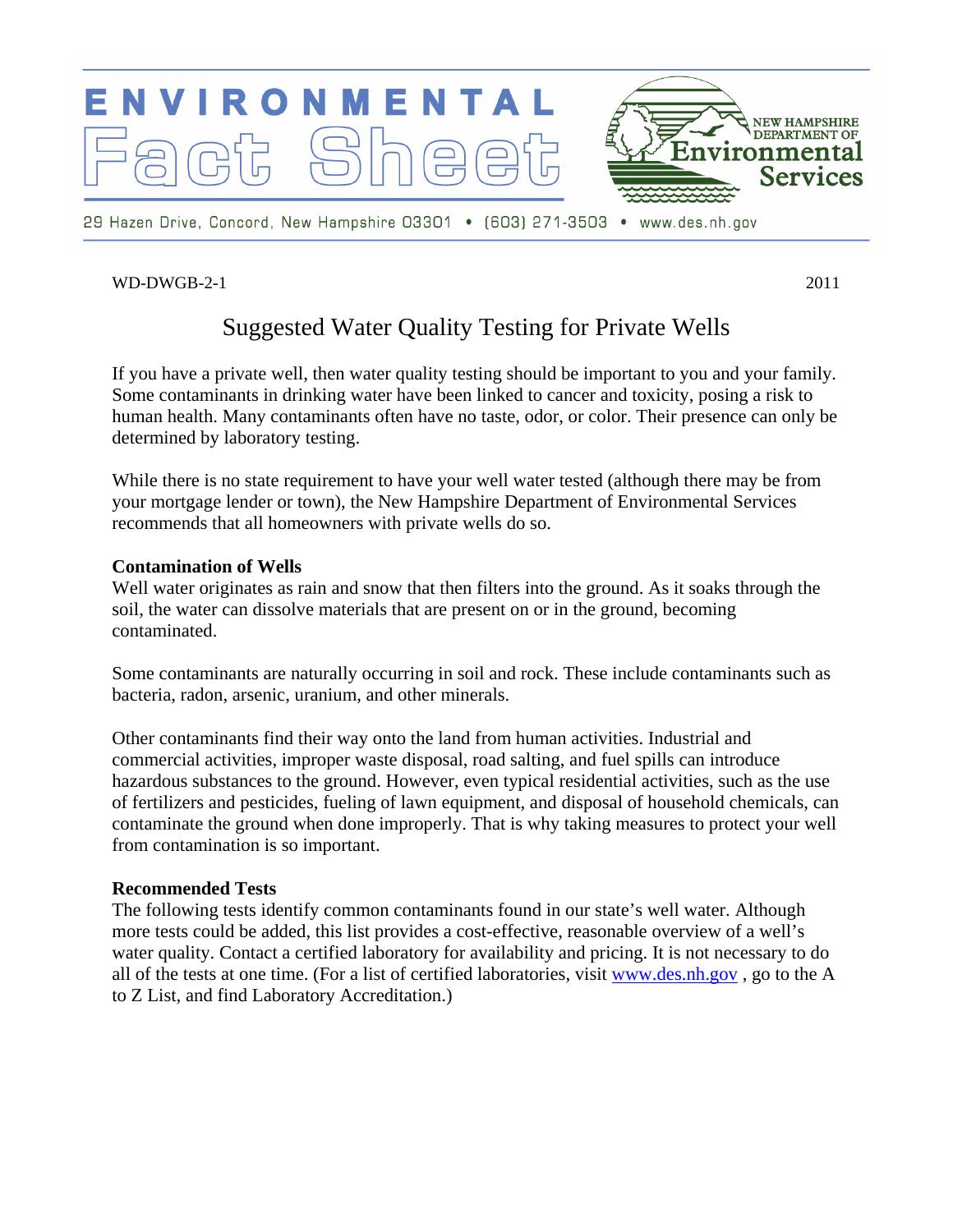## **Standard Analysis**

This basic analysis covers the most common contaminants (see list below). Some of these contaminants pose health-related concerns, while others only affect aesthetics (taste and odor) or provide information needed in order to determine the appropriate treatment for the water.

# **Radiological Analysis**

New Hampshire's geology contains naturally occurring radioactive elements that dissolve easily in well water. A basic radiological analysis will test for uranium, analytical gross alpha, and radon gas.

Radon is a common well water problem in New Hampshire and testing for it may be required by your lender or your municipality. Presently, there are no federal or state standards for radon in drinking water, only suggested action levels. DES estimates that approximately one-third of private wells in New Hampshire exceed DES's suggested action level, so radiological testing is encouraged.

## **Volatile Organic Compounds (VOCs)**

The most common VOCs come from gasoline compounds (such as MtBE and benzene) and industrial solvents. MtBE can be found in well water even in remote areas.

# **Additional Tests**

Circumstances relative to your well may indicate additional testing not described here. For instance, DES does not recommend routine testing for pesticides, herbicides, or synthetic organic compounds, mainly because of the high cost. However, such testing might be warranted if your water has elevated nitrite/nitrate concentrations or if significant amounts of pesticide have been applied near the well.

These less-routine tests may not be available at all laboratories.

## **When To Test**

DES recommends that regular testing be performed at the intervals shown in the chart below. Prospective homebuyers should test the water in a home with a private well before purchase. Water quality in wells is generally stable, and if a change is going to occur, it occurs slowly. Thus the interval between water quality tests, once you have purchased the home, can generally be in terms of years (see chart) if a well is properly constructed and located in a safe area.

However, the following conditions would indicate more frequent testing:

- Heavily developed areas with land uses that handle hazardous chemicals.
- Recent well construction activities or repairs. DES recommends taking a bacterial test after any well repair or pump or plumbing modification, but only after substantial flushing of the water system.
- Contaminant concentrations above state or federal standards found in earlier testing.
- Noticeable variations in quality such as a water quality change after a heavy rain or an unexplained change in a previously trouble-free well, for example, funny taste, cloudy appearance, etc.